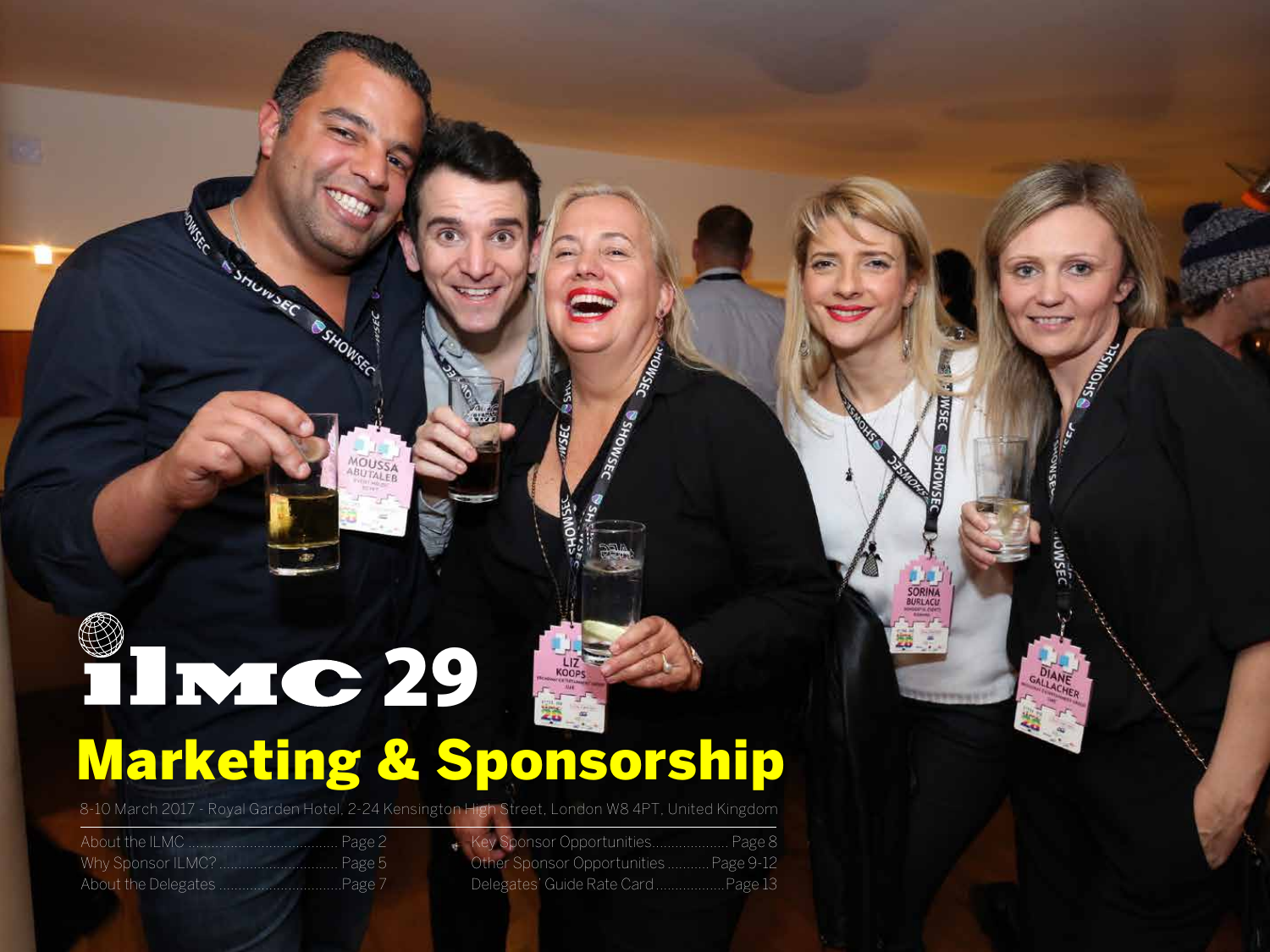

### About the ILMC

- Since the ILMC was established in 1989 it has been the leading meeting point for live music professionals in the world.
- Featuring top-level debate, networking, and unique events, the annual conference sells out its 1,000 capacity in advance each year to delegates from over 60 countries.
- ILMC's invitation-only policy ensures a focussed and relevant event, and wide attendance by industry leaders.
- Every year, 20% of ILMC's delegation is made up of brand new delegates, keeping the event fresh and contemporary
- ILMC has a total membership of 5,000 professionals operating in 80 countries.
- *IQ Magazine* (published inhouse by ILMC), offers year-round discussion, analysis, features and global news; and boasts a global circulation of 20,000.
- www.iq-mag.net and weekly news digest service Index are accessed by over 25,000 unique visitors monthly
- ILMC also organizes events including the International Festival Forum (IFF), and the ILMC Production Meeting (IPM), as well as publishing annual reports on the ticketing and production sectors.
- The ILMC attracts professionals from all the main areas of the industry including: promoters, managers, booking agents, venues, festivals, insurance, legal, ticketing and trade media.
- The irreverent, tongue-in-cheek style and annual theming help make the ILMC unique.
- A wide array of on- and off-site events (from poker to our Arthur Awards and Gala Dinner) offer additional networking opportunities.
- The ILMC Gala Dinner includes the live music industry's equivalent of the Oscars - the Arthur Awards - at a five-star location.

See www.ilmc.com for more information and to access full conference reports from previous editions.



**ILMC 29 – Marketing & Sponsorship Opportunities**<br>Chris Prosser +44 (0)20 3743 0302 marketing@ilmc.com

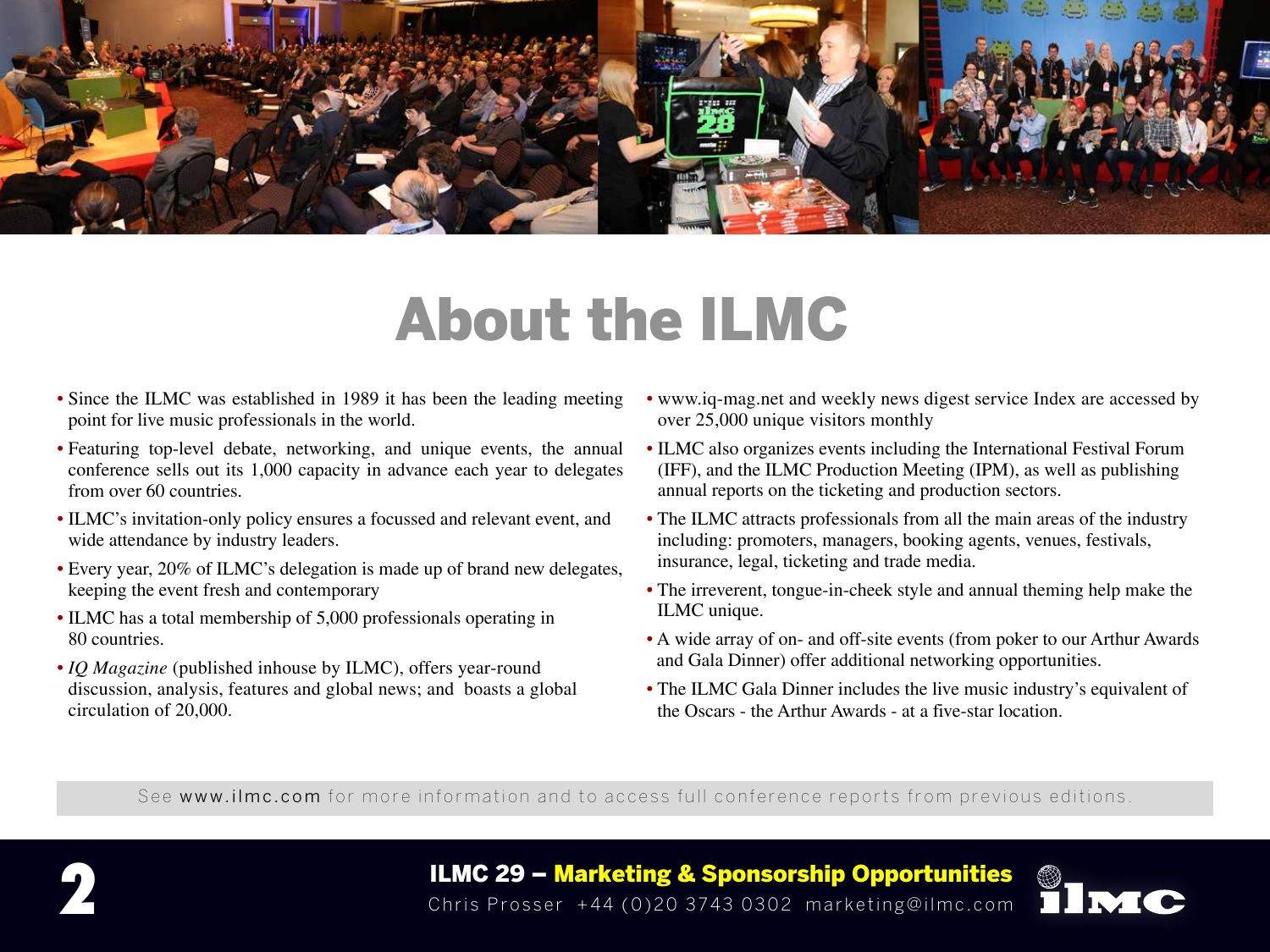

## Evolution of ILMC

The format of ILMC has evolved continuously over the last decade, to ensure the conference continues to operate at the top of its game.

### **2017**

- In response to delegate feedback, ILMC will move to a new mid week format, running from Wednesday until Friday
- Expanded networking spaces for private meetings
- Increased focus on a limited number of agency and music export office showcases

### **2016**

- New Association Summit inviting the leading live music associations worldwide to meet, discuss common issues and exchange information
- Introduction of Happy Hour sessions with leading booking agencies
- New ILMC Opening Night Party

### **2015**

- New conference schedule including full day of panels/workshops on Friday
- New workshop format introduced with education sessions run by Facebook, YouTube and more.
- 50% more panel and workshop content introduced over the conference
- ILMC Bursary Scheme launches to help nurture young executive talent.

See www.ilmc.com for more information and to access full conference reports from previous editions.



ILMC 29 – Marketing & Sponsorship Opportunities **3** Chris Prosser +44 (0)20 3743 0302 marketing@ilmc.com

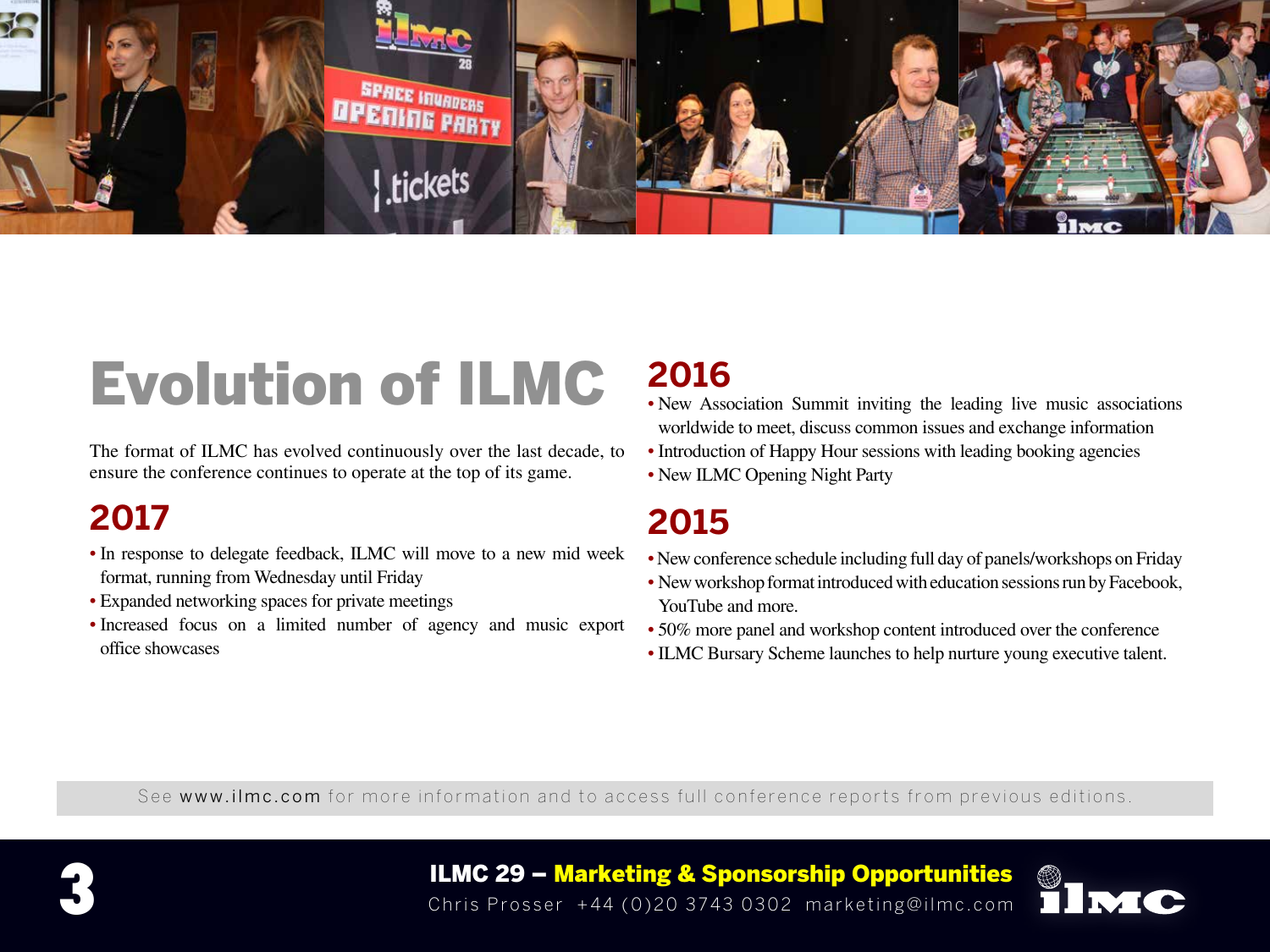

### A midweek ILMC

In 2017, ILMC will trial a move away from its traditional weekend schedule, to be held from Wednesday to Friday.

With many delegates juggling family commitments and shows during the weekend, we asked our membership whether they would prefer to attend ILMC mid-week.

- 85% of ILMC members stated that they would prefer ILMC to be held mid week (66%), or did not mind either way.
- 30% more ILMC members said they would attend a mid-week ILMC over its traditional schedule.

 By trialing a mid-week schedule in 2017, we expect delegate attendance over all three days of the conference to rise, with ILMC members being active at the conference for longer.



See www.ilmc.com for more information and to access full conference reports from previous editions.





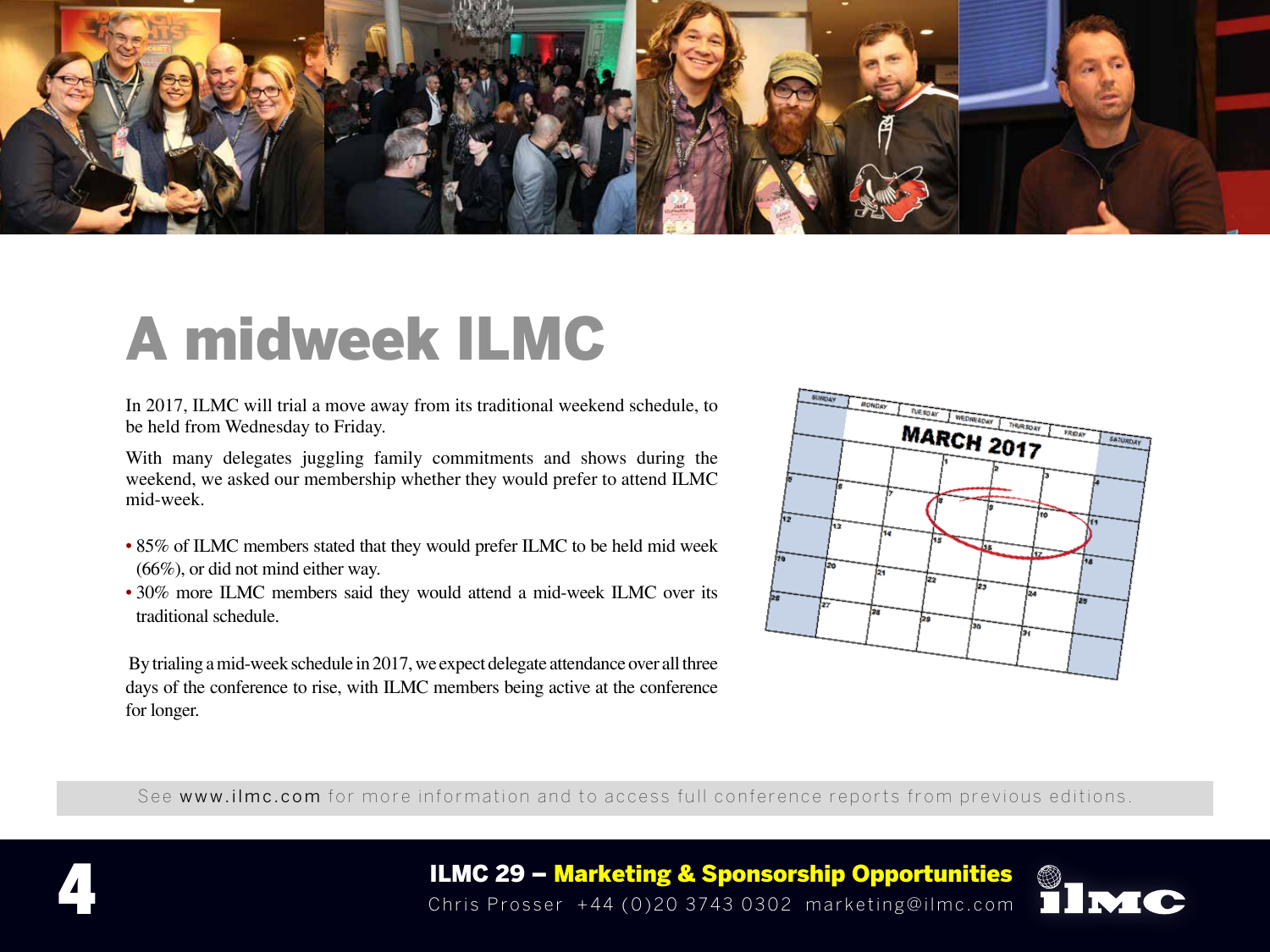## Why sponsor ILMC?

If you are involved in the international live music and entertainment business, then the ILMC is the perfect platform to promote your brand or product. ILMC views all sponsorship activity as a partnership, and we actively work to tailor an individual and effective way of communicating each partner's message.

- ILMC is a unique platform for reaching the contemporary live music sector's global players and key purchasers.
- A range of options from overall conference sponsorship to lunches and special events – allow highly effective marketing suitable for all different budgets.
- Executive-level professionals and decision-makers make up the majority of delegates.
- ILMC's focus on strategic, long-term relationships allows many creative possibilities.
- All packages include digital banner advertising to widen exposure beyond ILMC (see page 6)
- Tiered sponsor packages offer valuable impact, while single events provide a sharp focus for your company.
- Trade press advertising campaigns feature all partner logos, widening reach beyond the event.

Many of ILMC's sponsors come back year after year eager to be associated with the event. But don't just take our word for it..

- **" ILMC is the most important annual meeting point for the decision makers in our concert and festival business. This is where we make it happen!"**
	- *John Reid, Live Nation*
- **" The ILMC is the one major live event conference that AEG considers vital to our business. With its London location we are assured of the industry executives being part of the weekend schedule."** *– Brian Kabatznick, AEG*

- **" The ILMC delivers above and beyond the expectations one can have as a sponsor as well as an attendee. I am very happy to be involved and I intend continuing to be involved as much as I can for a long time."** *– Serge Grimaux, Intellitix*
- **" For both Eurosonic Noorderslag and musicXport.nl the ILMC is a perfect placed and timed platform to meet the most relevant international sellers, movers and shakers in one hotel in London, particularly the heart of the agency side of the international live music industry."**

*– Ruud Berends, Networking Music*

**Sponsors of ILMC 28 included:** *Live Nation, AEG Europe, AEG Live, Malaysia Major Events , Etihad Stadium, Ticketmaster, AEG Ogden, Intellitix, Showsec, CTS Eventim, EPS, Audience , WWE, Ministry Of Sound, Star Events Group, Dot Tickets, RT Longreach, Harlem Globetrotters, PRS*

See www.ilmc.com for more information and to access full conference reports from previous editions.



ILMC 29 – Marketing & Sponsorship Opportunities **5** Chris Prosser +44 (0)20 3743 0302 marketing@ilmc.com

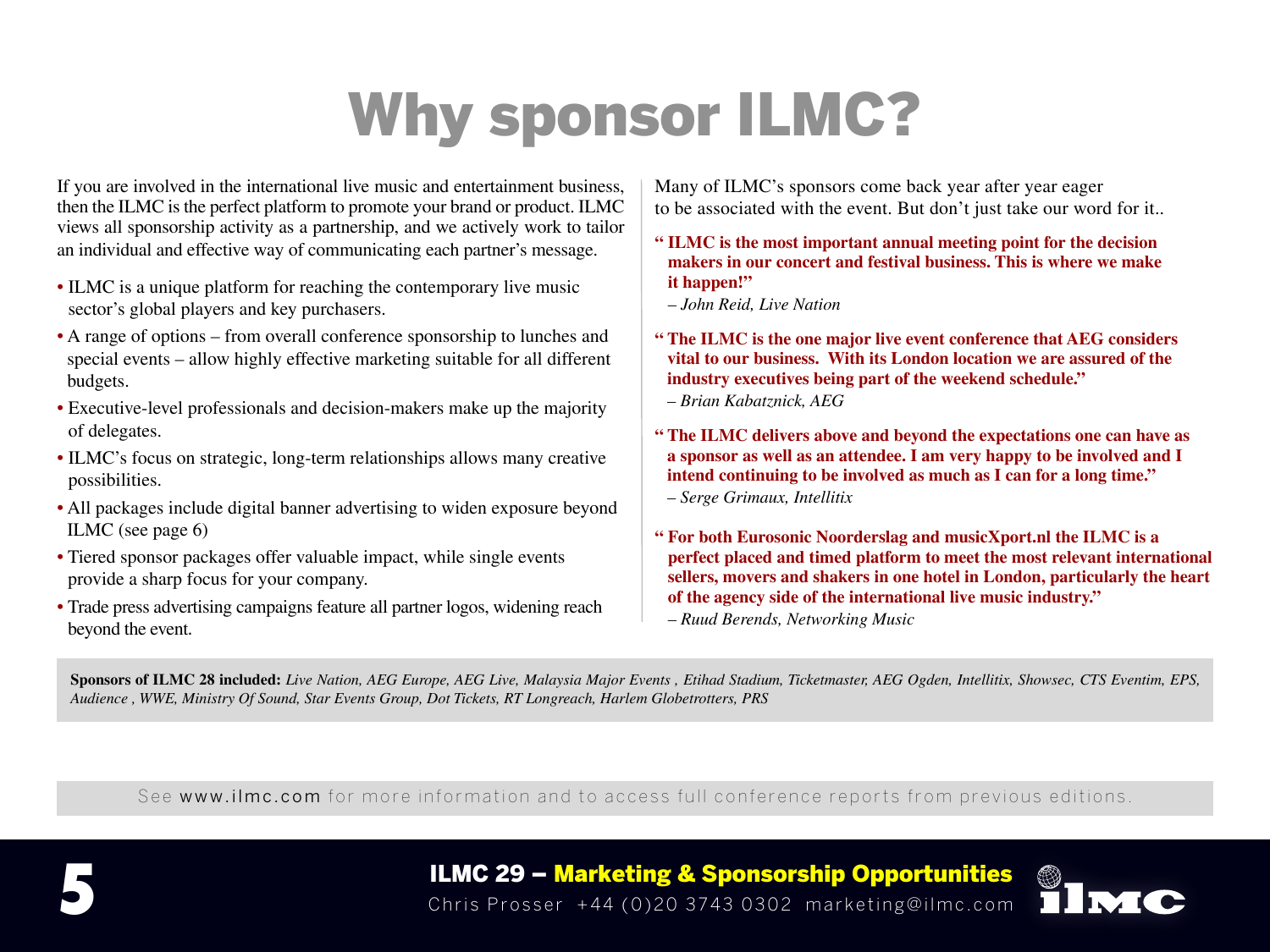# Reimagining ILMC sponsorship

**ILMC was first started** to promote engagement in the live music industry, and these days our various channels stretch from the conference into the digital space. These include:

#### • **Conferences:**

ILMC International Festival Forum ILMC Production Meeting Green Events & Innovations Conference

#### • **Print Publications:**

IQ Magazine The International Ticketing Yearbook Production 100

#### • **Online:**

www.iq-mag.net, Index, the concert business news digest

### 12-month packages

In order for our sponsors to get maximum benefit from involvement in ILMC, all packages now come with additional marketing elements to use across our various channels throughout the year. Sponsoring ILMC now carries not just high impact benefits at the conference, but long-term exposure over 12 months. Benefits include:

- A one-stop bespoke yearly plan, to compliment your own marketing aims and objectives
- A carefully constructed campaign across our range of products to suit your budget and maximise spend
- Discounts across the board at spending tiers
- Various payment options that make each package affordable
- Efficiency of having one account manager and one annual meeting

See www.ilmc.com for more information and to access full conference reports from previous editions.



ILMC 29 – Marketing & Sponsorship Opportunities **6** Chris Prosser +44 (0)20 3743 0302 marketing@ilmc.com

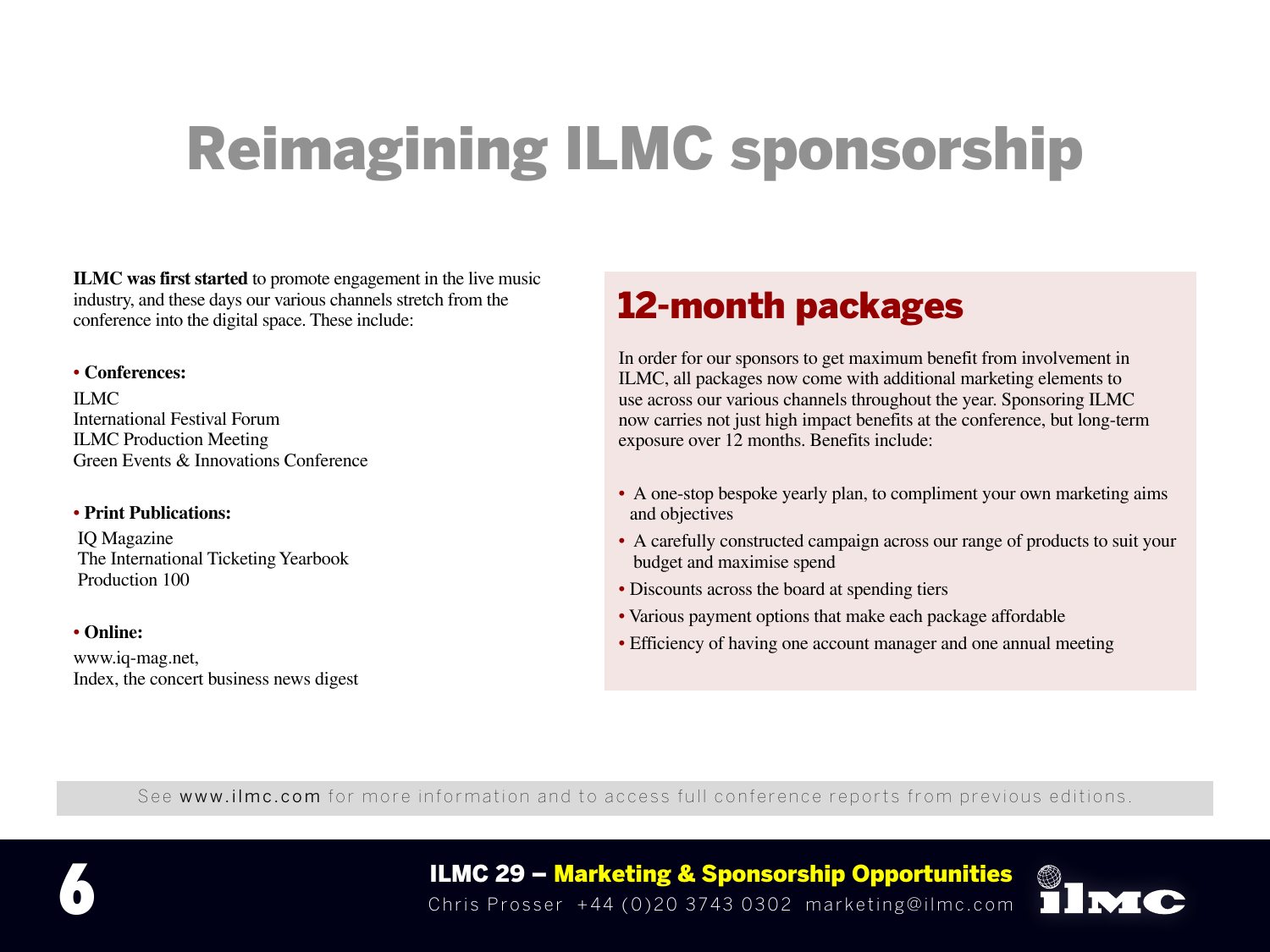

ILMC delegates represent a broad cross section of the international live music industry. In addition to our platinum delegates who have attended every single conference and our gold delegates who have attended at least ten editions of ILMC, about 20% of each delegation comprises of brand new delegates. Meaning the conference retains many of its esteemed figureheads whilst being constantly invigorated by the next generation of business leaders.

**Regular ILMC attendees include:** *Live Nation (multiple territories), AEG Live (worldwide), Ticketmaster (multiple territories), William Morris Endeavour (US/UK), X-Ray Touring (UK), CAA (US/ UK), Aiken Promotions (Ireland), Metropolis Music (UK), CTS Eventim (Germany), Warner Music (worldwide), SMG Europe (UK), Barley Arts Promotion SRL (Italy), Wembley (UK), Mojo Concerts BV (Netherlands), Chugg Entertainment (Australia), Pollstar Magazine (USA), Primary Talent (UK), Karsten Jahnke Konzertdirektion GmbH (Germany), Frontier Touring (Australia), Academy Music Group (UK), FKP Scorpio (Germany), The O2 (UK), United Talent Agency (UK/US), Attack Concerts (Russia).*

ILMC 29 – Marketing & Sponsorship Opportunities **7** Chris Prosser +44 (0)20 3743 0302 marketing@ilmc.com

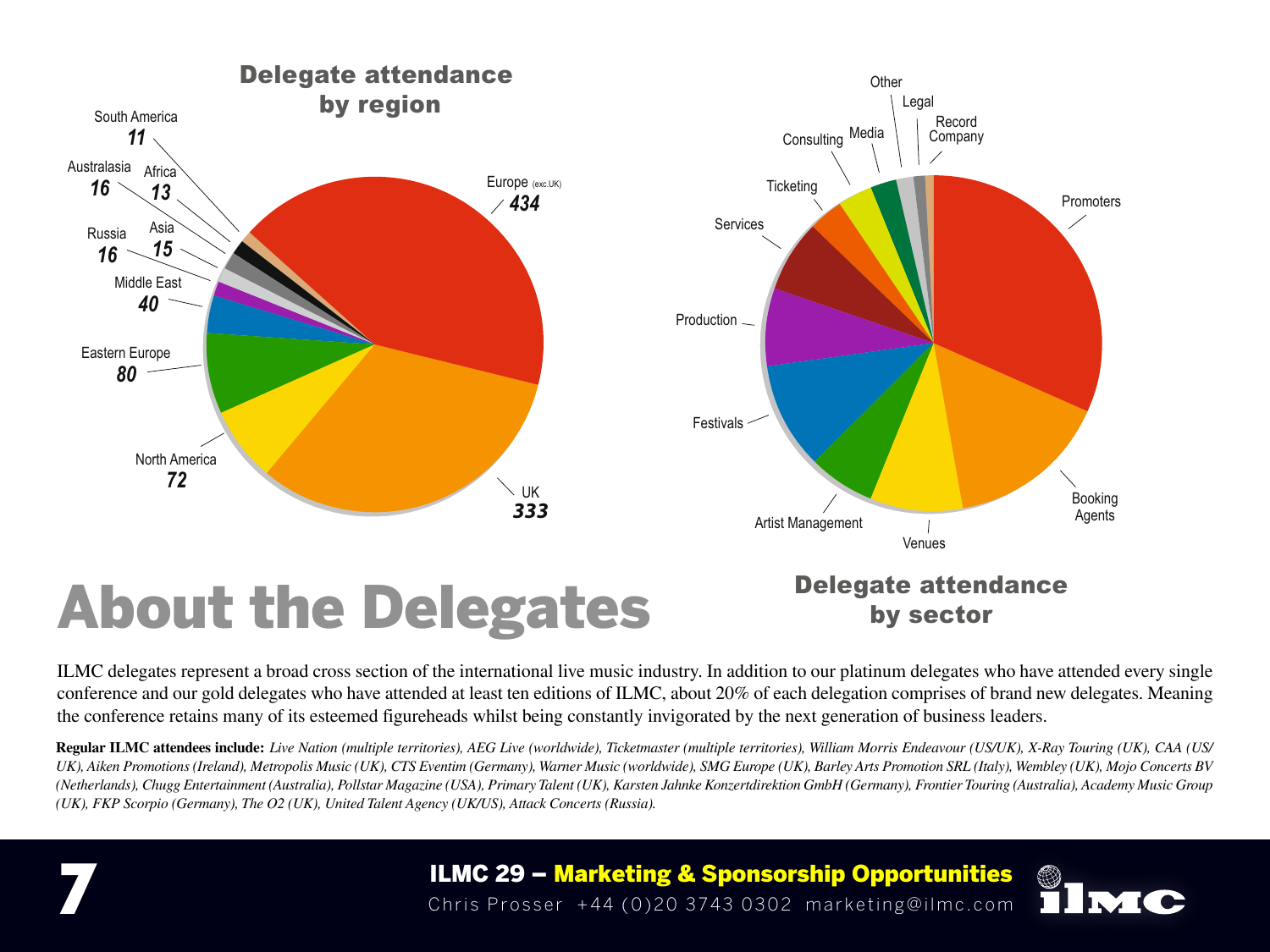# Key Sponsor Opportunities



ILMC's main sponsors gain exceptional exposure to all of the industry's key decision makers in over 60 countries. Before, during and after the conference, the positions represent excellent value and are tiered to cater for all budgets.

**Platinum:** Lead the industry with platinum visibility. ILMC's top sponsor package gives unparalleled advantages.

Gold: Exclusive second-tier sponsorship position guarantees extensive exposure before.

**Silver:** With guaranteed branding and profile, a key sponsor position offering great value for money.

**Associate:** Expose your brand and activities with this cost-effective package.

|                                                                                                                            | <b>PLATINUM</b><br>£35,200                                                                                                                                                                                                                                                                                                                                                                                                                                                        | <b>GOLD</b><br>£25,850                                 | <b>SILVER</b><br>£20,900               | <b>ASSOCIATE</b><br>£10,175                   |
|----------------------------------------------------------------------------------------------------------------------------|-----------------------------------------------------------------------------------------------------------------------------------------------------------------------------------------------------------------------------------------------------------------------------------------------------------------------------------------------------------------------------------------------------------------------------------------------------------------------------------|--------------------------------------------------------|----------------------------------------|-----------------------------------------------|
| Position on main conference logo block:                                                                                    | Headline position                                                                                                                                                                                                                                                                                                                                                                                                                                                                 | Second position                                        | Third position                         | One of<br>four positions                      |
| <b>Guarantees exceptional logo placement on:</b>                                                                           | • All post-ILMC reports<br>• ILMC 29 website top banner<br>• Mailing carrier sheets of all pre- and post-<br>• Delegate passes<br>• Cover of conference guides $(1,100)$<br>editions of <i>IQ Magazine</i> $(3,500$ per issue)<br>• Registration information printed in IQ Magazine<br>• Banner branding (7ft) around conference<br>• ILMC easels around conference<br>• ILMC stationery<br>• ILMC email signatures<br>• All trade press advertising<br>• ILMC eNews publications |                                                        |                                        |                                               |
| <b>Projection advertising:</b><br>• One of eight companies displayed on<br>60-inch screens at conference registration area | $\blacktriangleright$                                                                                                                                                                                                                                                                                                                                                                                                                                                             |                                                        |                                        |                                               |
| <b>ILMC delegate places:</b>                                                                                               | 8 places (value $\text{\pounds}3,760$ )                                                                                                                                                                                                                                                                                                                                                                                                                                           | 6 places $(\text{\pounds}2,820)$                       | 4 places $(\text{\textsterling}1,880)$ | 2 places $(\text{\pounds}940)$                |
| Full-colour, full-page adverts in conference guide:                                                                        | 2 pages (value $£3,600$ )                                                                                                                                                                                                                                                                                                                                                                                                                                                         | 1 divider page $(\text{\pounds}2,000)$                 | 1 page $(\pounds1, 800)$               | 1 page $(\pounds1, 800)$                      |
| Insert in delegate bag (value £1,000):                                                                                     | V                                                                                                                                                                                                                                                                                                                                                                                                                                                                                 | $\blacktriangleright$                                  |                                        | $\blacktriangleright$                         |
| <b>Company text in conference guide:</b>                                                                                   | Half page (700 words)                                                                                                                                                                                                                                                                                                                                                                                                                                                             | Half page (700 words)                                  | Half page (700 words)                  | 350 words                                     |
| <b>Tickets to Gala Dinner &amp; Arthur Awards:</b>                                                                         | 6 tickets (value $£780$ )                                                                                                                                                                                                                                                                                                                                                                                                                                                         | 4 tickets + $25\%$ discount<br>on a further $4$ (£650) | 4 tickets $(\text{\pounds}520)$        | 4 half-price tickets<br>$(saving \pounds260)$ |
| 12-months of IQ digital/Index banner advertising:                                                                          | Package worth £4,500                                                                                                                                                                                                                                                                                                                                                                                                                                                              | Package worth £3,550                                   | Package worth £3,000                   | Package worth £1,500                          |



### ILMC 29 – Marketing & Sponsorship Opportunities **8** Chris Prosser +44 (0)20 3743 0302 marketing@ilmc.com

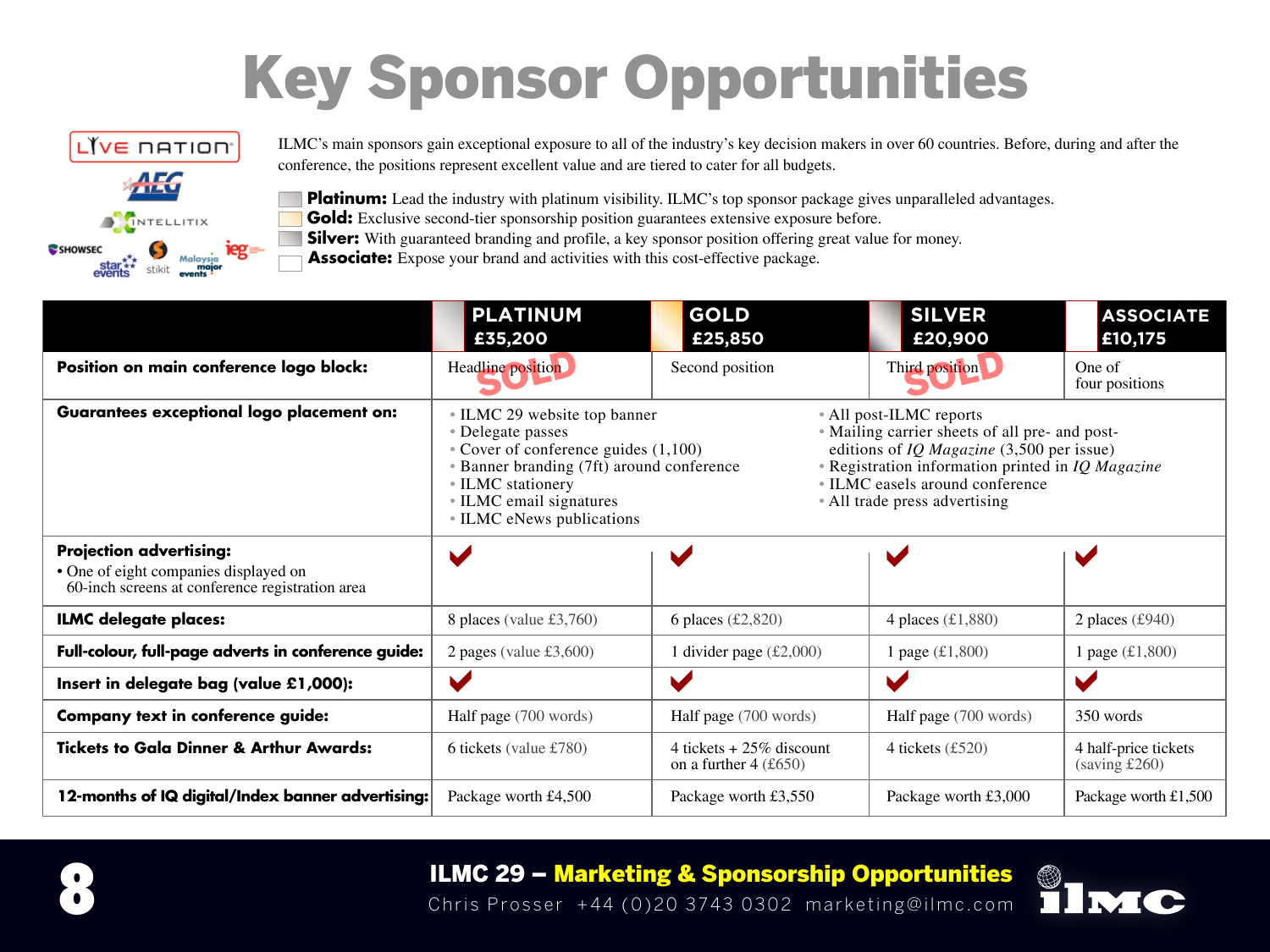

#### **Tech Hub** – **4 Trade Stand opportunities** – £2,750

Reflecting the ever-increasing influence that technology has on the live music business, the Tech Hub is located on the mezzanine floor of the hotel, dedicated to emerging and cutting-edge innovations. Within this central networking, we are offering four tech companies the opportunity to present their product on a trade stand over the course of the conference. The space includes power, internet and a 'slim' table for set up.

#### **Opening Drinks Party**

– Non Exclusive Sponsorship, 3 packages at £4,400 per package The moment when friends and colleagues from around the world reunite once more, the Opening Drinks Party is when ILMC kicks off. The party will be across all spaces in the mezzanine of the hotel; the main bar, York and Lancaster Suites. There is an opportunity for three sponsors to share the promotional opportunity at the party which will include the ability to host one of the suites. Packages include promotion before, during and after the event.

#### **Networking Breakfast** – £6,050

Following the Thursday Opening Drinks Party, ILMC's new Networking Breakfast will be the place all delegates catch up on the night before, while those arriving that morning fuel up for a day of meetings. Throughout the Breakfast, the sponsor's brand will be at the centre of this event while benefitting from marketing and advertising before and after the conference.

#### **The Official ILMC App** – £5,500

Promoted in advance of ILMC through enews, IQ and the ILMC website, the conference app is a key tool for delegates to plan their weekend, access event and networking information and make the most of ILMC. This exclusive application will feature "Powered by" branding within the app, a dedicated page, and the potential for running an in-app competition, as well as promotion before, during and after the event.

#### A COMPLETE BREAKDOWN OF ALL PACKAGES IS AVAILABLE UPON REQUEST.

EACH PACKAGE INCLUDES A SELECTION OF BENEFITS , INCLUDING DIGITAL ADVERTISING THAT OFFER COVERAGE BEFORE, DURING AND AFTER THE CONFERENCE.

ILMC 29 – Marketing & Sponsorship Opportunities **9** Chris Prosser +44 (0)20 3743 0302 marketing@ilmc.com

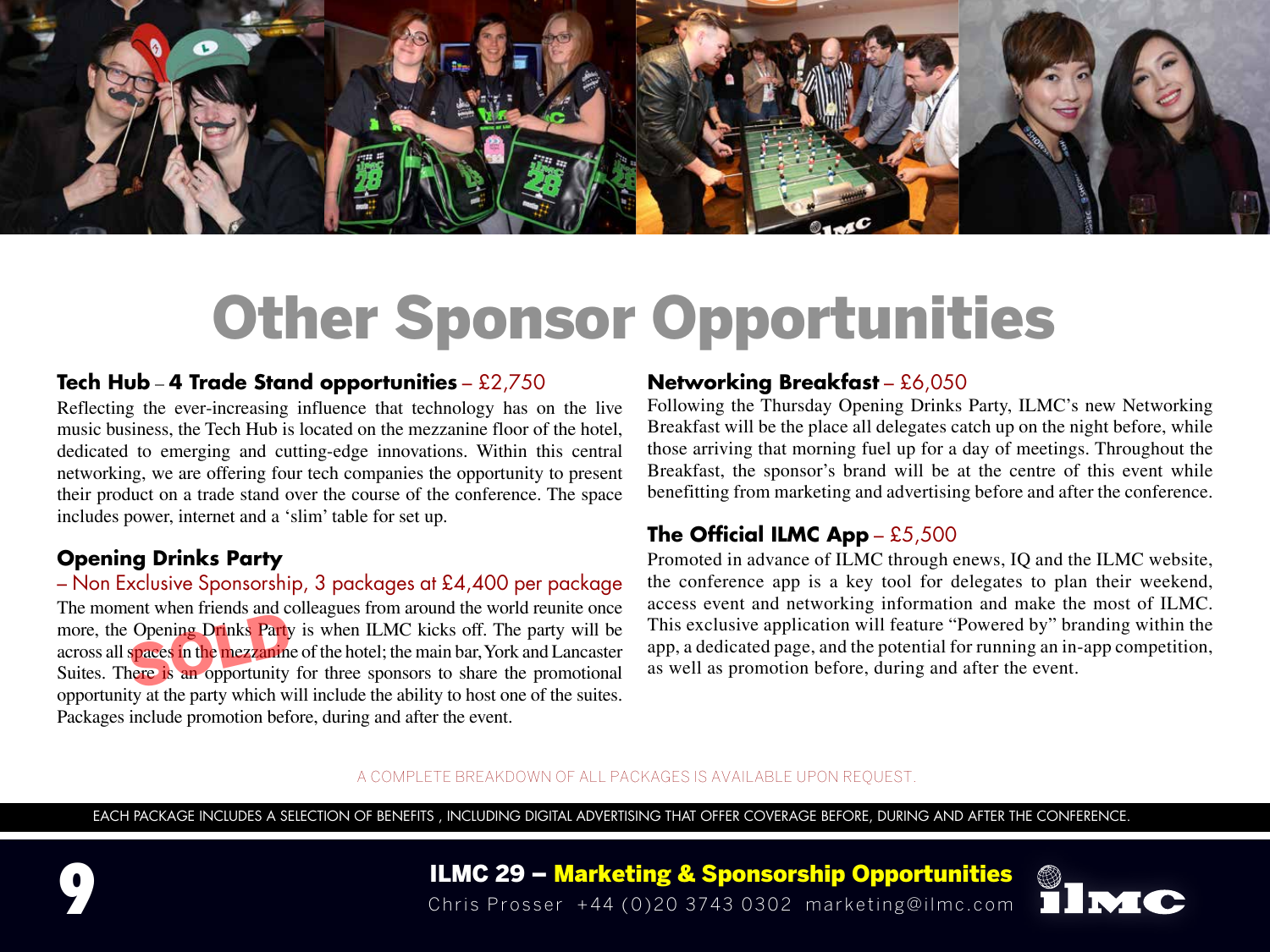

#### **Delegates' Bag** – £14,300

The ILMC delegates' bag provides your company with the opportunity to showcase your brand not only during the ILMC, but all year round. The delegates' bag is given to each and every delegate the moment they check-in to the conference and can be utilised throughout the year. The bag is a quality, functional accessory ideal for daily use. ILMC bags have been spotted at events across the globe, from Austin to Australia.

#### **Delegates' Bar & Pourage Rights** – £9,000

The ILMC has exclusive use of the meeting rooms and the mezzanine bar at the Royal Garden Hotel throughout the conference. Unsurprisingly, the bar is the busiest area of the conference and the place where friendships commence and deals are finalised, it sees traffic almost constantly from the moment the conference begins. Previous sponsors have included major alcohol brands as well as international promoters.

#### **Evening Entertainment Sponsor** - £6,600

As the night draws closer you can find the majority of our delegates in the Mezzanine bar or in the adjoining York Suite. Thursday night we host the evening's entertainment in partnership with our sponsor. This has seen everything from karaoke to the delegates jamming with instruments we have provided. The evenings are always great fun and truly memorable. Full branding is given to the sponsor along with advertising and marketing leading up to the ILMC.

#### **Casino and Poker Tourney Sponsor** – £4,400

Every year, 40 poker players battle it out to win the much-coveted ILMC poker trophy. Alongside the competition, other distractions such as a fullsize roulette wheel or digital horse racing, not to mention a well stocked bar, keep spectators entertained. As the sponsor, you will have naming rights for the entire casino and branding before, during and after the event.

#### A COMPLETE BREAKDOWN OF ALL PACKAGES IS AVAILABLE UPON REQUEST.

EACH PACKAGE INCLUDES A SELECTION OF BENEFITS , INCLUDING DIGITAL ADVERTISING THAT OFFER COVERAGE BEFORE, DURING AND AFTER THE CONFERENCE.



ILMC 29 – Marketing & Sponsorship Opportunities **10** Chris Prosser +44 (0)20 3743 0302 marketing@ilmc.com

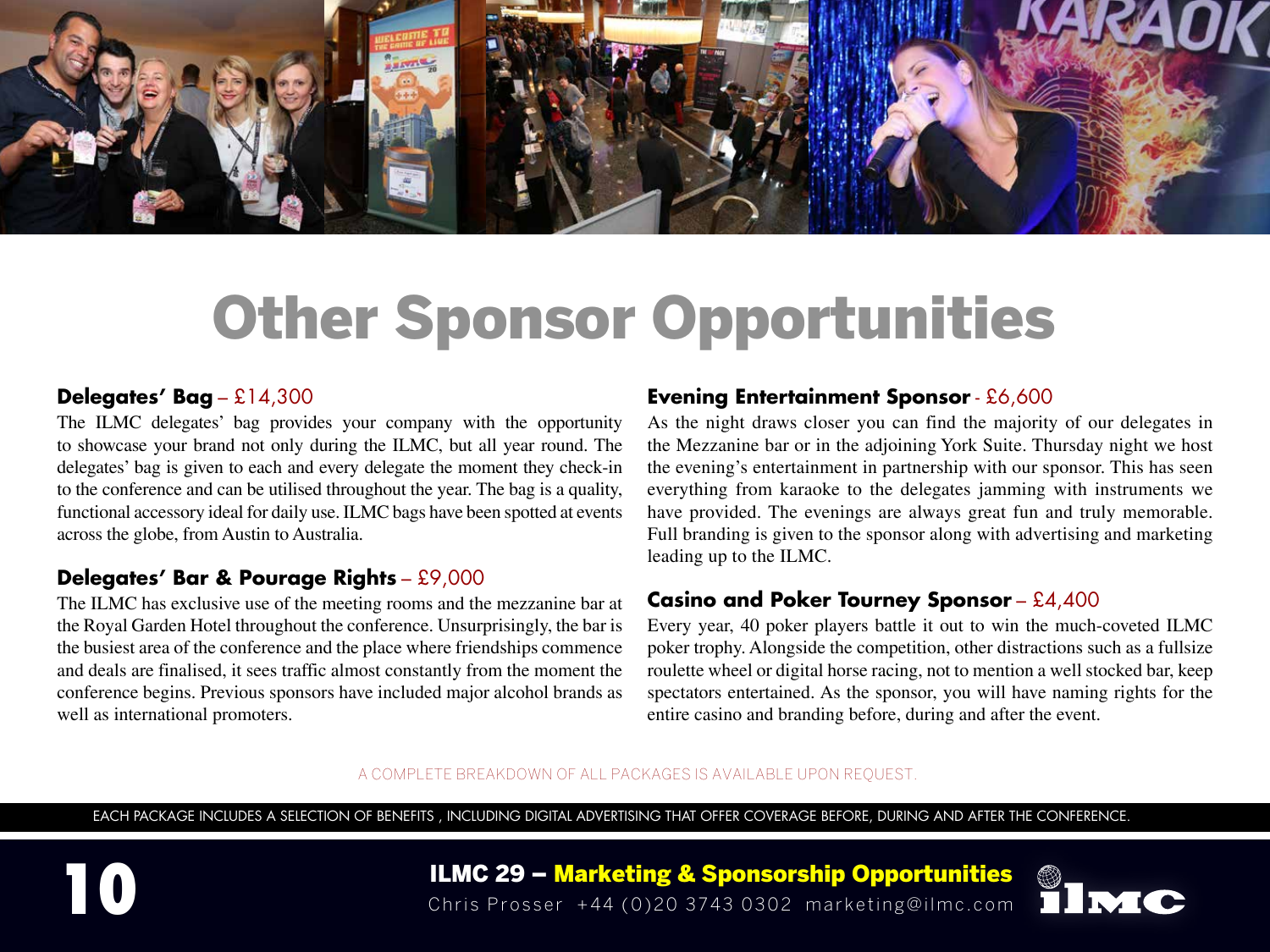

#### **Gala Dinner & Arthur Awards** – (POA)

The ILMC Gala Dinner & Arthur Awards is one of the most prestigious events in the international live music industry calendar. Held at a luxurious 5-star London venue, the themed event attracts over 350 industry VIPs and their esteemed guests, who assemble in plush surroundings to celebrate the success of their contemporaries in a lavish awards ceremony that includes fine dining and entertainment. This coveted sponsorship opportunity includes exclusive branding rights to the event and the chance for one of the sponsor's representatives.

#### **Buffet Lunch Presence** – £6,600

The Park Terrace Restaurant is the central location for both Wednesday and Thursday's complimentary buffet lunches. Having a presence in this extremely busy location provides sponsors with exclusive branding and a guaranteed footfall. The sponsors can enjoy bespoke branding, a personal presence and possible drink giveaways.

#### **Registration Area** – £6,050

First impressions count, and the registration area is where all delegates must check-in to gain access to the venue, and is also a popular meeting point throughout the weekend. The sponsor enjoys prominent signage behind and around the four registration desks and is one of the most cost effective branding opportunities that the ILMC has to offer.

#### **Door Hangers** – £3,850

Be the first and last thing that delegates see for three days! The hotel's standard Do Not Disturb hanger will be replaced with a hanger of your design, and the diligent staff of the Royal Garden Hotel will ensure that your bespoke hanger is present in every room on a daily basis. The price includes printing and distribution costs.

#### A COMPLETE BREAKDOWN OF ALL PACKAGES IS AVAILABLE UPON REQUEST.

EACH PACKAGE INCLUDES A SELECTION OF BENEFITS , INCLUDING DIGITAL ADVERTISING THAT OFFER COVERAGE BEFORE, DURING AND AFTER THE CONFERENCE.

**ILMC 29 – Marketing & Sponsorship Opportunities**<br>Chris Prosser +44 (0)20 3743 0302 marketing@ilmc.com

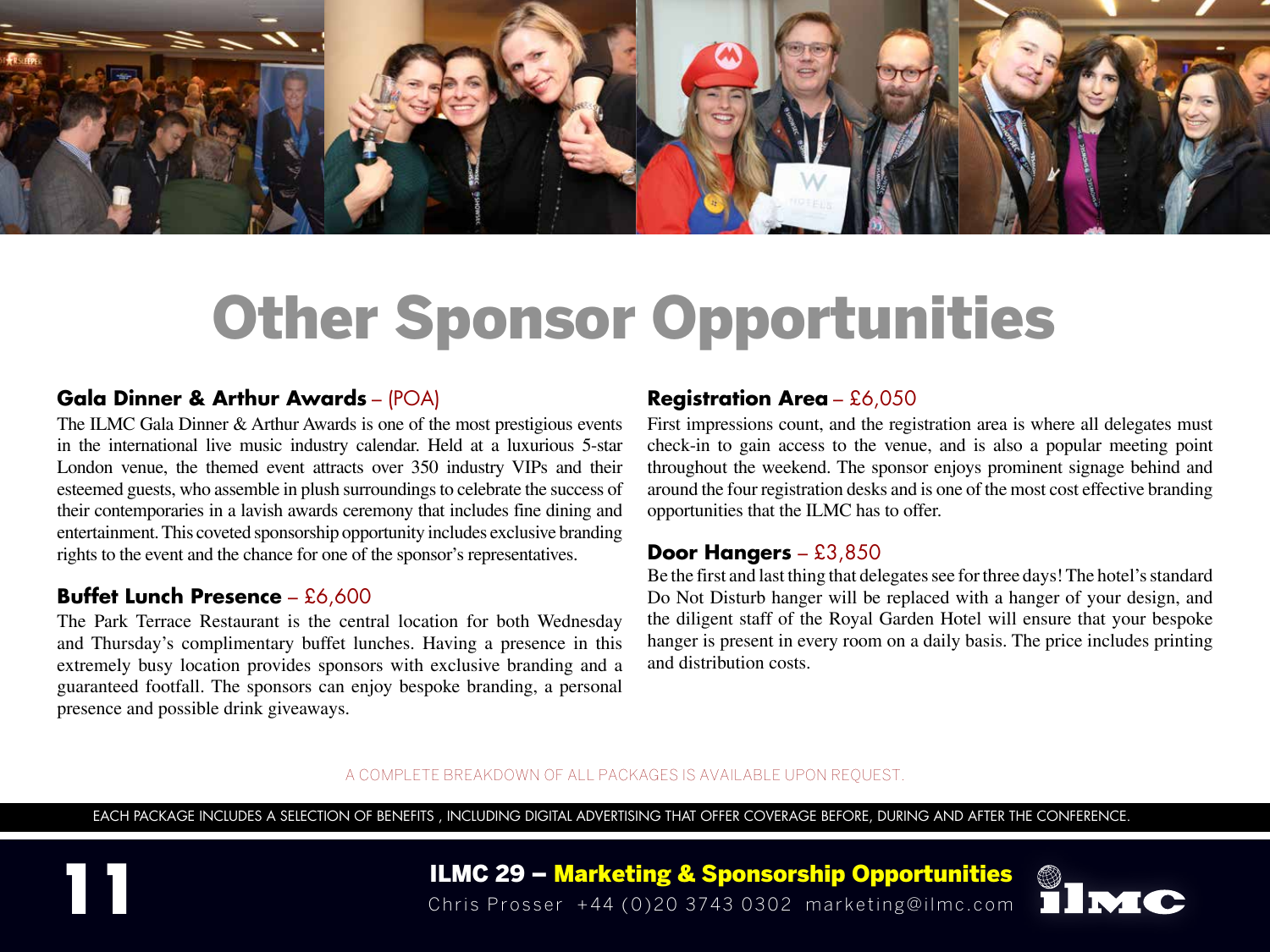

#### **Exhibition Space** – £2,750 - £6,600

The ILMC has a strictly limited number of exhibition stands. Each stand provides unprecedented exposure to over 1,000 delegates during the daytime. Each stand includes a table, power supply and adequate space to erect backdrops and displays.There are only two spaces available: directly in front of the registration area, where all delegates must pass to check in; and in the pre-conference area on the lower ground floor, close to the lower ground floor bar and the main conference rooms.

#### **Staff T-Shirts** – £3,850

This is your opportunity to have your company logo on every staff members' t-shirt throughout the conference. From the registration desk assistants to the mic runners in the conference rooms, over 30 staff members will be dressed in matching souvenir t-shirts bearing both your logo and the ILMC logo.

#### **Delegate Bag Inserts** – £1,000-£,1500

Guarantee that your promotional widget, brochure,CD, or anything else that you can think of, will get into the hands of every ILMC delegate. From an A5 flyer to a branded cap, memory sticks too.

#### **ILMC Website Advertising** – £4000

The ILMC website has four fixed positions available that run from the launch of the annual themed website in October 2016 throughout the year. Each position is in a fixed, prominent position.

#### **Branded Room Keys** – SOLD

Your company's logo and marketing will appear on both sides of the room key, which will be used throughout the weekend, by over 400 live music industry VIPs. Branded room keys are a guaranteed method of getting your compan which will be used throughout the weekend, by over 400 live music industry VIPs. Branded room keys are a guaranteed method of getting your company seen

#### A COMPLETE BREAKDOWN OF ALL PACKAGES IS AVAILABLE UPON REQUEST.

EACH PACKAGE INCLUDES A SELECTION OF BENEFITS , INCLUDING DIGITAL ADVERTISING THAT OFFER COVERAGE BEFORE, DURING AND AFTER THE CONFERENCE.



ILMC 29 – Marketing & Sponsorship Opportunities **12** Chris Prosser +44 (0)20 3743 0302 marketing@ilmc.com

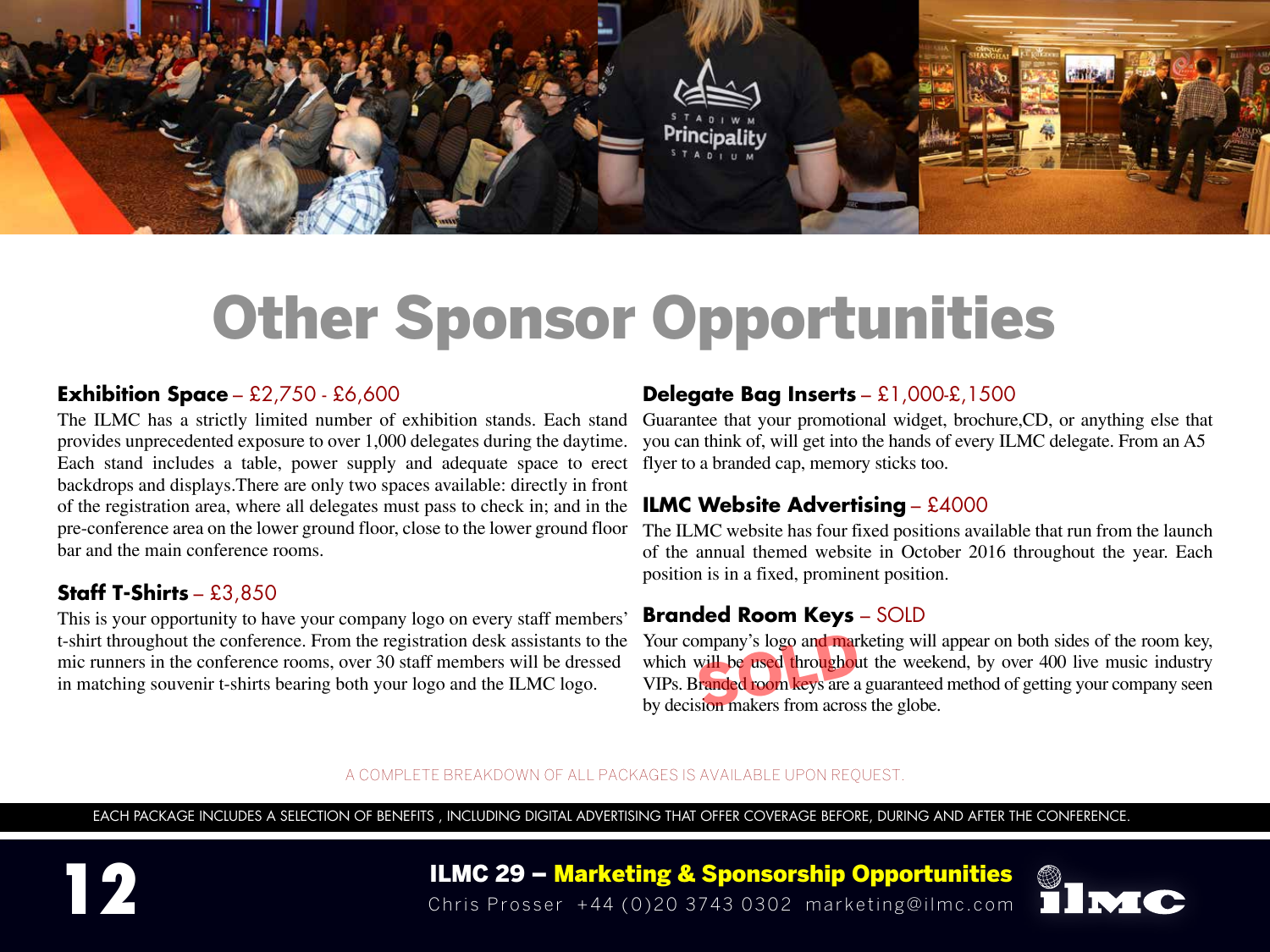## Delegates' Guide Rate Card

#### **The 'Globetrotters Guide' conference guide and directory**

Sitting on delegates' desks long after the conference is over, the Globetrotters Guide is not only a guide to accompany the event but also an invaluable directory of key international live music professionals.

| <b>SIZE</b>          | <b>PRICE</b> |
|----------------------|--------------|
| <b>Back Cover</b>    | £3,850       |
| <b>Inside Covers</b> | £3,300       |
| Divider              | £2,530       |
| <b>Full Page</b>     | £2,200       |
| <b>Half Page</b>     | £1,650       |

#### **The ILMC's conference guide includes:**

- Itineraries, maps and information.
- A complete list of all attending delegates and their contact information.

#### **PRODUCTION SPECIFICATIONS AND FILE FORMATS**

Please supply electronic artwork files only, we cannot accept print-outs as final artwork. Full page and cover section adverts should be set up to the trim size provided and allow for 3mm bleed. Please ensure you use high resolution(300dpi)images at all times.

#### **Please supply artwork as either:**

- CMYK 300dpi JPEGs saved at maximum quality (12).
- Hi-res PDfs. (Use press-quality settings)

Ensure all fonts are embedded and trim marks and bleed are included*.*

#### **SUPPLIED PROOFS**

All artwork must be accompanied with a colour proof. We will not be held responsible for colour accuracy, positioning or content of digital output if a proof is not provided. All proofs must be supplied at full size and made up to SWOP specifications. Registration, copy and trim marks should be placed outside the print area.





ILMC 29 – Marketing & Sponsorship Opportunities **13** Chris Prosser +44 (0)20 3743 0302 marketing@ilmc.com